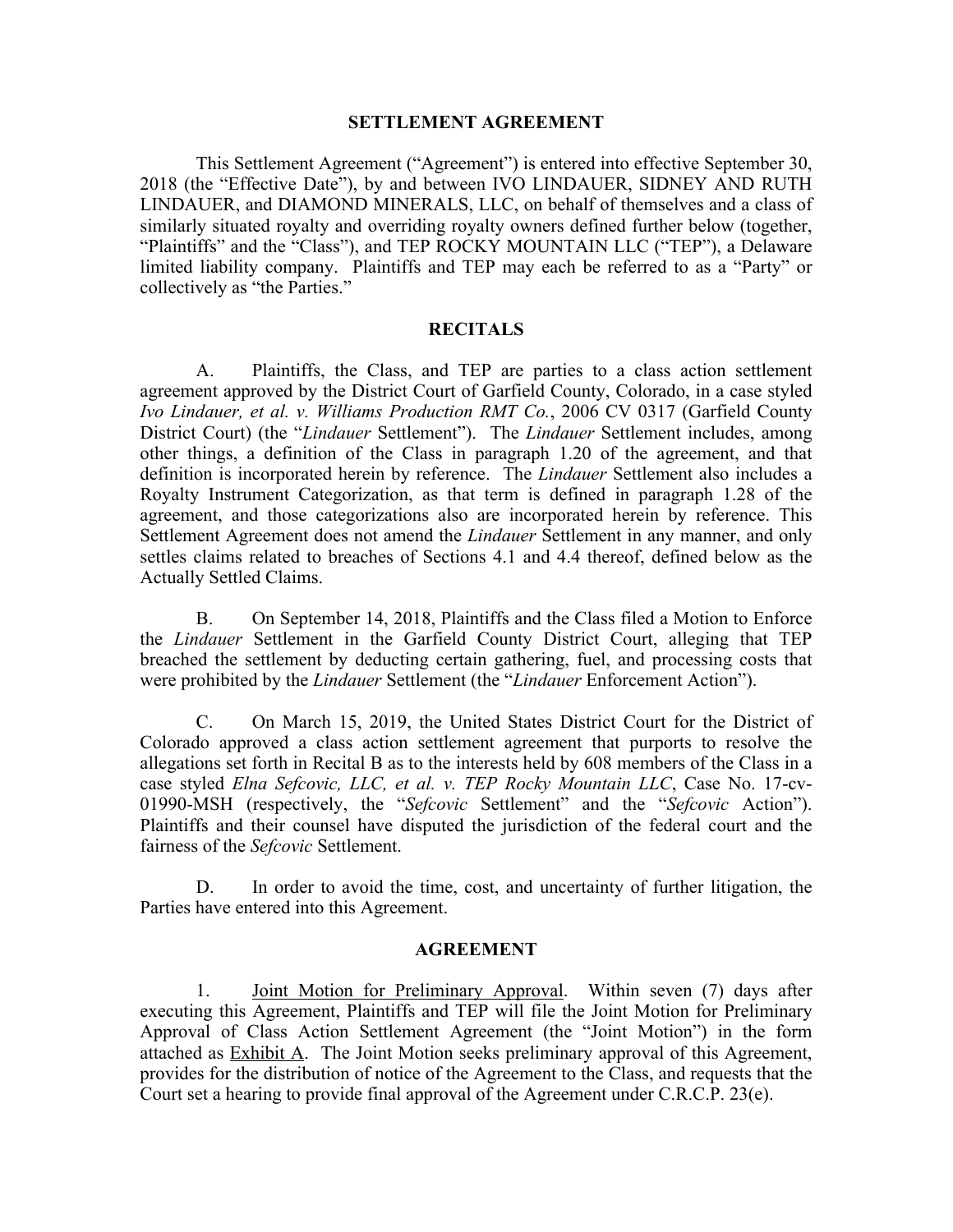- 2. Definitions.
	- A. "Firm Period" is defined as production months of July 2016 through September 2018.
	- B. "Contingent Period" is defined as production months of July 2016 through March 2018.
	- C. "Gathering" is defined as those Deductions labeled as "GATH" on TEP check stubs.
	- D. "Fuel" is defined as those Deductions labeled as "FUEL" on TEP check stubs.
	- E. "Processing" is defined as Deductions labeled as "PRC" or "Processing Fees" on TEP check stubs.
	- F. "PROCRI" is defined as Deductions labeled as "PROCRI" in TEP's royalty accounting data; and is computed by multiplying "Processing" by 50%.
	- G. "Gross Amount" is defined as the entire amount to be allocated to the applicable subgroup prior to deducting common fund attorney fees and costs to be distributed to Class Counsel.

3. Firm Settlement Amount. TEP shall pay a total of \$3,082,283.78 as the Gross Amount to Class members in the Royalty Instrument Categories and amounts as follows (the "Firm Settlement Amount").

| Category                   | <b>Gross Amount</b> | <b>How Gross Amount Was</b>  |  |  |
|----------------------------|---------------------|------------------------------|--|--|
|                            |                     | <b>Calculated for the</b>    |  |  |
|                            |                     | <b>Subgroup for the Firm</b> |  |  |
|                            |                     | <b>Period</b>                |  |  |
| <b>Lindauer Category 1</b> | \$265,666.13        | difference<br>The<br>between |  |  |
|                            |                     | Processing and PROCRI.       |  |  |
| <b>Lindauer Category 4</b> | \$44,950.96         | 100% of Gathering<br>and     |  |  |
|                            |                     | Fuel.                        |  |  |
| <i>Lindauer</i> Category 6 | \$0                 | N/A                          |  |  |
| <b>Lindauer Category 7</b> | \$0                 | N/A                          |  |  |
| <b>Lindauer Category 8</b> | \$1,614.96          | 100% of Gathering, Fuel,     |  |  |
|                            |                     | and Processing               |  |  |
| <b>Lindauer Category 9</b> | \$20,325.27         | 100% of Gathering, Fuel,     |  |  |
|                            |                     | and Processing.              |  |  |
| Lindauer Category 10       | \$90,632.88         | 100% of Gathering<br>and     |  |  |
|                            |                     | Fuel, and the difference     |  |  |
|                            |                     | between Processing<br>and    |  |  |
|                            |                     | PROCRI.                      |  |  |
| Lindauer Categories 2 and  | \$10,890.36         | The difference<br>between    |  |  |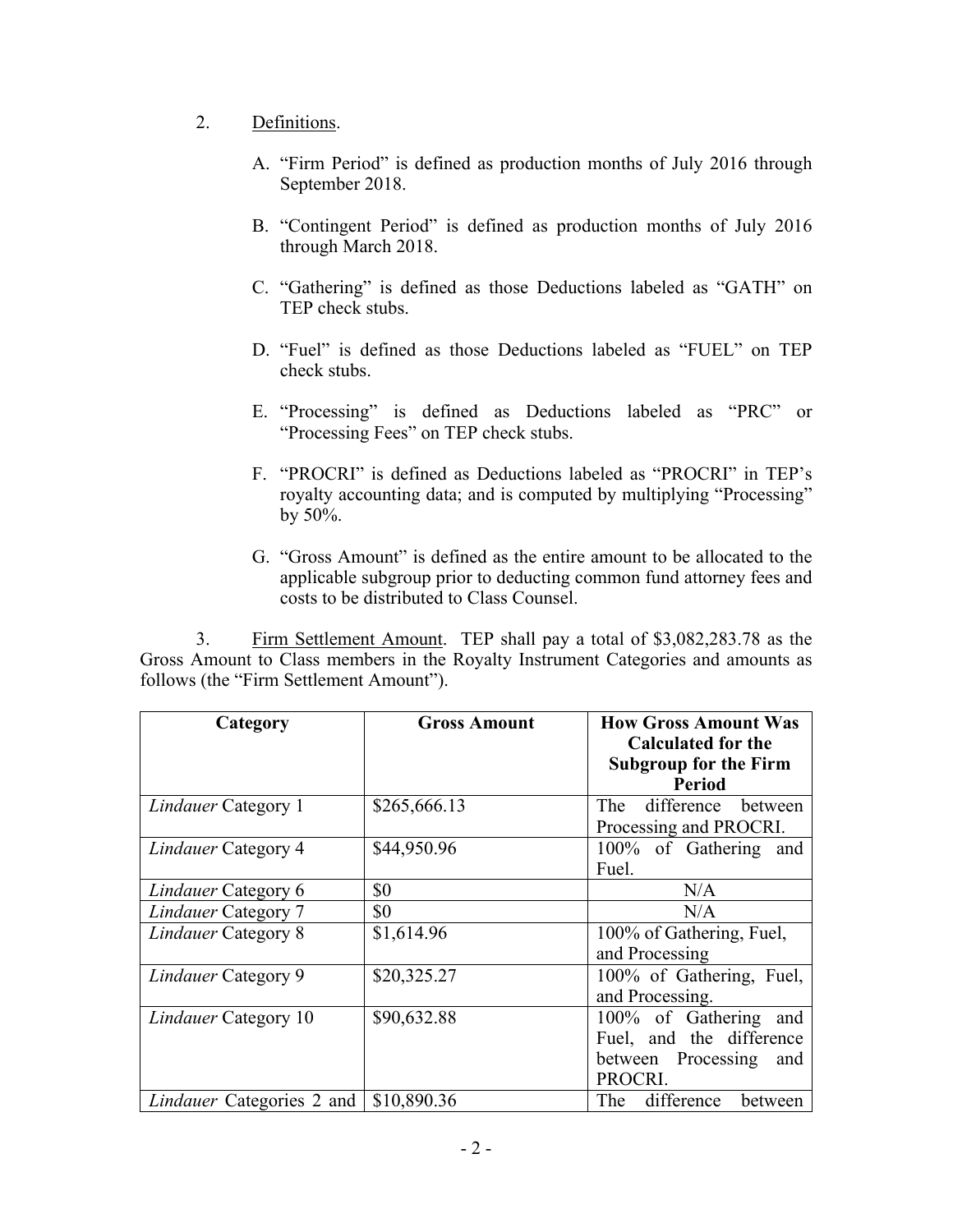| 3 Owners Opting Out of    |                | Processing and PROCRI.   |
|---------------------------|----------------|--------------------------|
| the Sefcovic Settlement   |                |                          |
| Lindauer Category 5       | \$1,808,576.11 | 100% of Gathering and    |
| Owners Opting Out of the  |                | Fuel, and the difference |
| Sefcovic Settlement       |                | between Processing and   |
|                           |                | PROCRI.                  |
| Lindauer Category 11      | \$520,311.01   | 100% of Gathering, Fuel, |
| Owners Opting Out of the  |                | and Processing.          |
| Sefcovic Settlement       |                |                          |
| Members with Interests in | \$0            | N/A                      |
| Category 2 or<br>3        |                |                          |
| Instruments, But Not      |                |                          |
| Included in the Sefcovic  |                |                          |
| Settlement                |                |                          |
| Members with Interests in | \$242,058.37   | 100% of Gathering and    |
| Category 5 Instruments,   |                | Fuel.                    |
| But Not Included in the   |                |                          |
| Sefcovic Settlement       |                |                          |
| Members with Interests in | \$77,257.73    | 100% of Gathering, Fuel  |
| Category 11 Instruments,  |                | and Processing.          |
| But Not Included in the   |                |                          |
| Sefcovic Settlement.      |                |                          |

## 4. Contingent Settlement Amount.

a. In the event the *Sefcovic* Settlement is disapproved or terminated, TEP shall pay a total of \$7,734,149.62 as the Gross Amount to the 608 members of the *Sefcovic* Settlement Class with interests in the Royalty Instrument Categories as follows (the "Contingent Settlement Amount"):

| Category                                                    | <b>Gross Amount</b> | <b>How Gross Amount Was</b><br><b>Calculated for the</b><br>Subgroup for the<br><b>Contingent Period</b> |
|-------------------------------------------------------------|---------------------|----------------------------------------------------------------------------------------------------------|
| <i>Lindauer</i> Categories 2 and<br>3 (Sefcovic Subclass 1) | \$170,445.95        | 50% of Processing.                                                                                       |
| <i>Lindauer</i> Category 5<br>(Sefcovic Subclass 2)         | \$4,611,255.97      | 100% of Gathering and<br>Fuel, and 50% of<br>Processing.                                                 |
| <i>Lindauer</i> Category 11<br>(Sefcovic Subclass 3)        | \$843,799.16        | 100% of Gathering, Fuel<br>and Processing.                                                               |
| Lindauer Category 5 and<br>11 (Sefcovic Subclass 4)         | \$2,108,648.54      | 100% of Gathering, Fuel,<br>and Processing.                                                              |

b. TEP may elect to distribute all or part of the amounts set out on the *Sefcovic* Final Distribution Schedule (totaling \$5,240,989.38) to royalty owners listed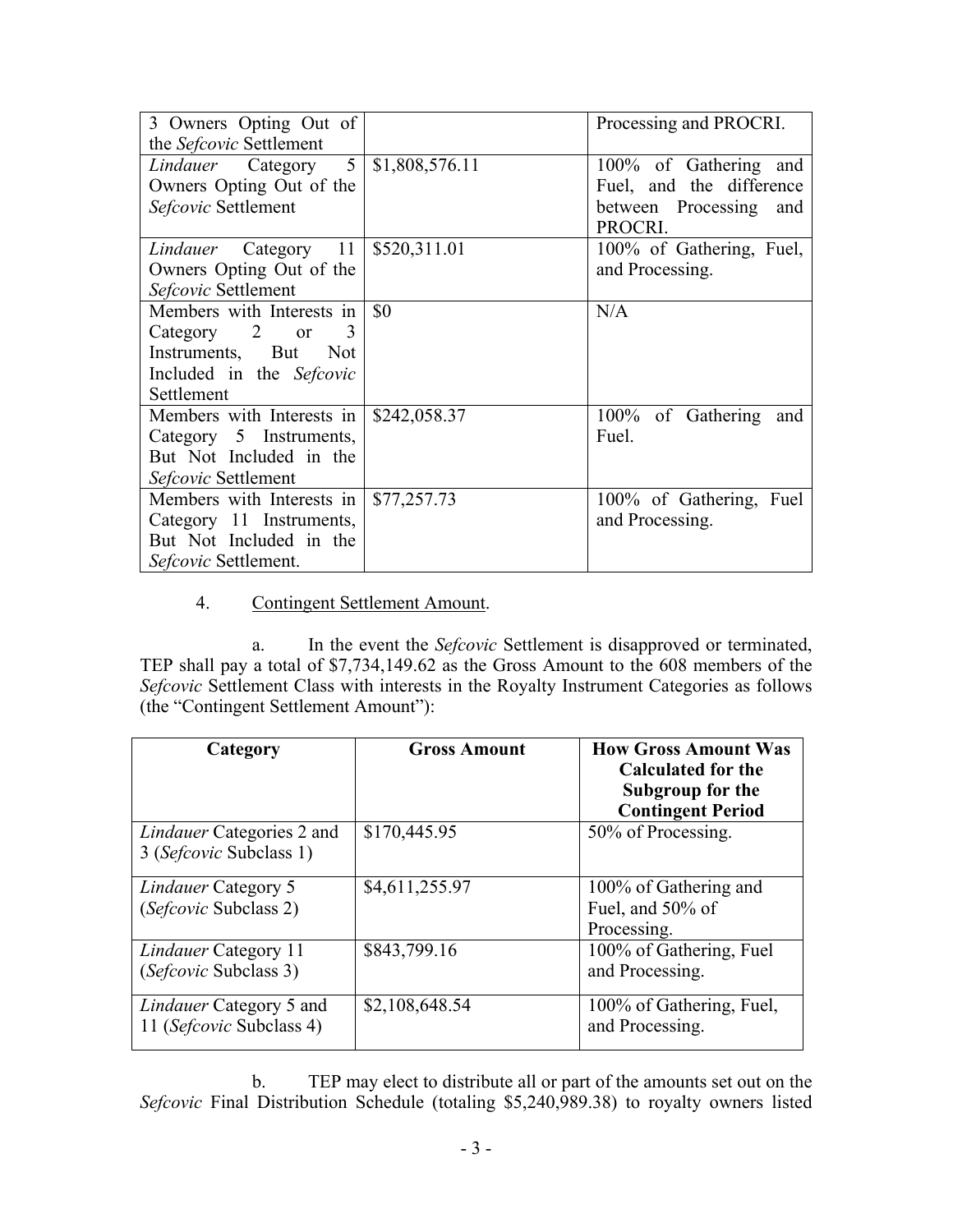thereon. In the event TEP elects to make any such distribution, then the Gross Amount due to each such royalty owner under this paragraph 4 shall be reduced by the actual amount distributed to such royalty owner. Such elective distributions shall not affect the calculation of Class Counsel's fees and costs hereunder.

In addition, with respect to any such elective distribution to Subclass 1 owners under the *Sefcovic* Settlement, and in the event the *Sefcovic* Settlement is disapproved or terminated, nothing in this Agreement shall prevent nor authorize TEP's recoupment of the \$257,341.36 paid to such owners in order to resolve claims associated with Gathering and Fuel Deductions, which are not resolved by this Agreement.

c. For purposes of this Agreement, the *Sefcovic* Settlement shall be considered disapproved and/or terminated only upon (a) the entry of a final nonappealable judgment in the *Sefcovic* matter disapproving and/or terminating the *Sefcovic*  Settlement, and (b) the return to TEP of all escrowed funds paid by TEP in connection with the *Sefcovic* Settlement, except for any settlement funds distributed to the *Sefcovic*  class members.

d. In the event that a final non-appealable judgment is entered approving the *Sefcovic* Settlement, this paragraph 4 shall terminate.

5. TEP Warranties and Representations. TEP hereby makes the following warranties and representations to Plaintiffs and the Class Members:

a. The Gross Amounts described in paragraphs 3 and 4 above were calculated as described in the columns labeled "How Gross Amount Was Calculated for the Firm Period" and "How Gross Amount Was Calculated for the Contingent Period," on a subgroup level.

b. For production months after September 2018, TEP's revenue accounting system will calculate royalty and overriding royalty payments in accordance with the terms of the *Lindauer* Settlement.

c. Prior to the July 2016 production month, the revenue accounting system used by WPX and its predecessors in interest did not deduct gathering or fuel costs from any *Lindauer* Class Member, except those in *Lindauer* Categories 1, 2, and 3.

d. Prior to the July 2016 production month, the revenue accounting system used by WPX and its predecessors in interest calculated processing costs in accordance with paragraph 4.4 of the *Lindauer* Settlement.

e. Prior to the July 2016 production month, the revenue accounting system used by WPX and its predecessors in interest did not deduct processing costs from any *Lindauer* Class Member in Categories 8, 9, or 11.

f. During production months from July 2016 through March 2018, Processing included all monetary fees and in-kind product allocations received by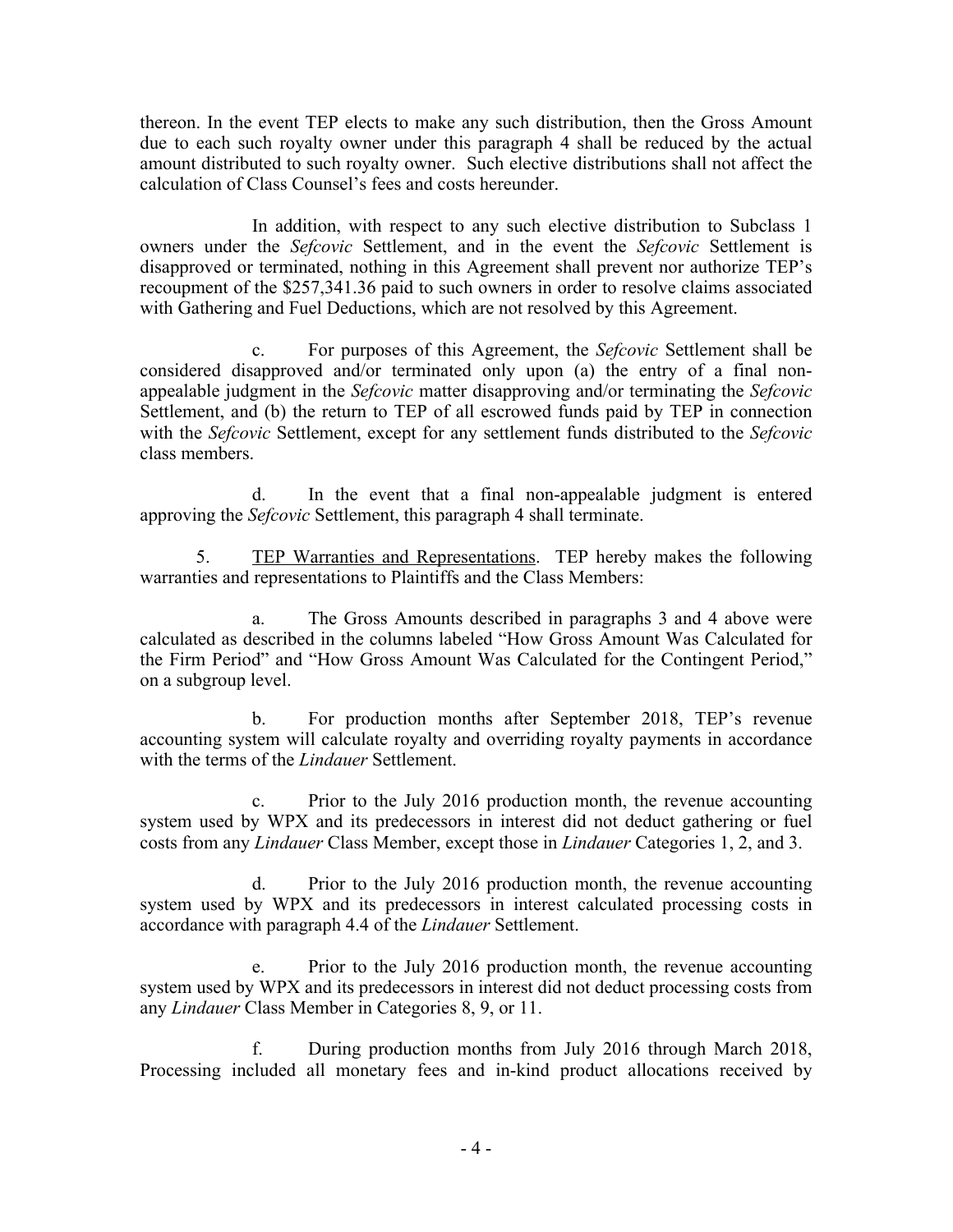processors from TEP, and actual processing costs incurred by TEP during this period did not exceed the "2/3rds limit" on such costs imposed on such costs by federal regulations.

All of the foregoing is subject to TEP's ability to make prior period adjustments, including those that result from ONRR adjustments, pursuant to paragraph 6.2 of the *Lindauer* Settlement in order to conform to these representations and warranties and to the *Lindauer* Settlement, and the right of the affected royalty owner(s) to object thereto.

Each *Lindauer* Class Member is entitled to enforce this Section and each *Lindauer* Class Member shall have the continuing right to enforce this Section in the Garfield County District Court in Case No. 2006 CV 317.

Prior to filing any action, a *Lindauer* Class Member seeking to enforce this Agreement or the *Lindauer* Settlement shall first provide written notice to TEP specifying thee alleged breach, and TEP shall have thirty (30) days to cure such breach. If TEP receives written notice from a *Lindauer* Class Member under this section who is not a *Lindauer* Class Representative, it will timely provide such notice to Class Counsel.

## 6. Preliminary Approval Hearing and Distribution Schedule.

a. As soon as practicable after the filing of the Joint Motion, the Parties shall seek to set a hearing with the Court (the "Preliminary Approval Hearing").

b. Prior to the Preliminary Approval Hearing, the Parties will cooperate on the preparation of a distribution schedule identifying the distribution of the Firm Settlement Amount to individual class members (the "Firm Preliminary Distribution Schedule"). The Parties also will cooperate on the preparation of a contingent The Parties also will cooperate on the preparation of a contingent distribution schedule in the event of a payment of the Contingent Settlement Amount (the "Contingent Preliminary Distribution Schedule").

c. At the Preliminary Approval Hearing, the Parties will request that the Court preliminarily approve this Agreement and order notice to be mailed to the Class in the form attached as  $Exhibit B$ . The Parties will submit a proposed order in the form attached as Exhibit C (the "Preliminary Approval Order"). The Parties also will request that the Court set a Final Fairness Hearing. The Parties shall cooperate with one another and make their best efforts to obtain Court approval of this Agreement.

# 7. Notice to Class.

a. Within seven (7) days after the Court enters the Preliminary Approval Order, TEP shall provide Class Counsel with the last known mailing address for each *Lindauer* Class Member (divided between those subject to the Firm Settlement and those subject to the Contingent Settlement), and within fourteen (14) days after the Court enters the Preliminary Approval Order, Class Counsel shall mail notice to the Class in the form attached as  $Exhibit B$ . The notice shall set a deadline for parties to object to this Agreement (the "Objection Deadline") which shall be 14 days prior to the Fairness Hearing.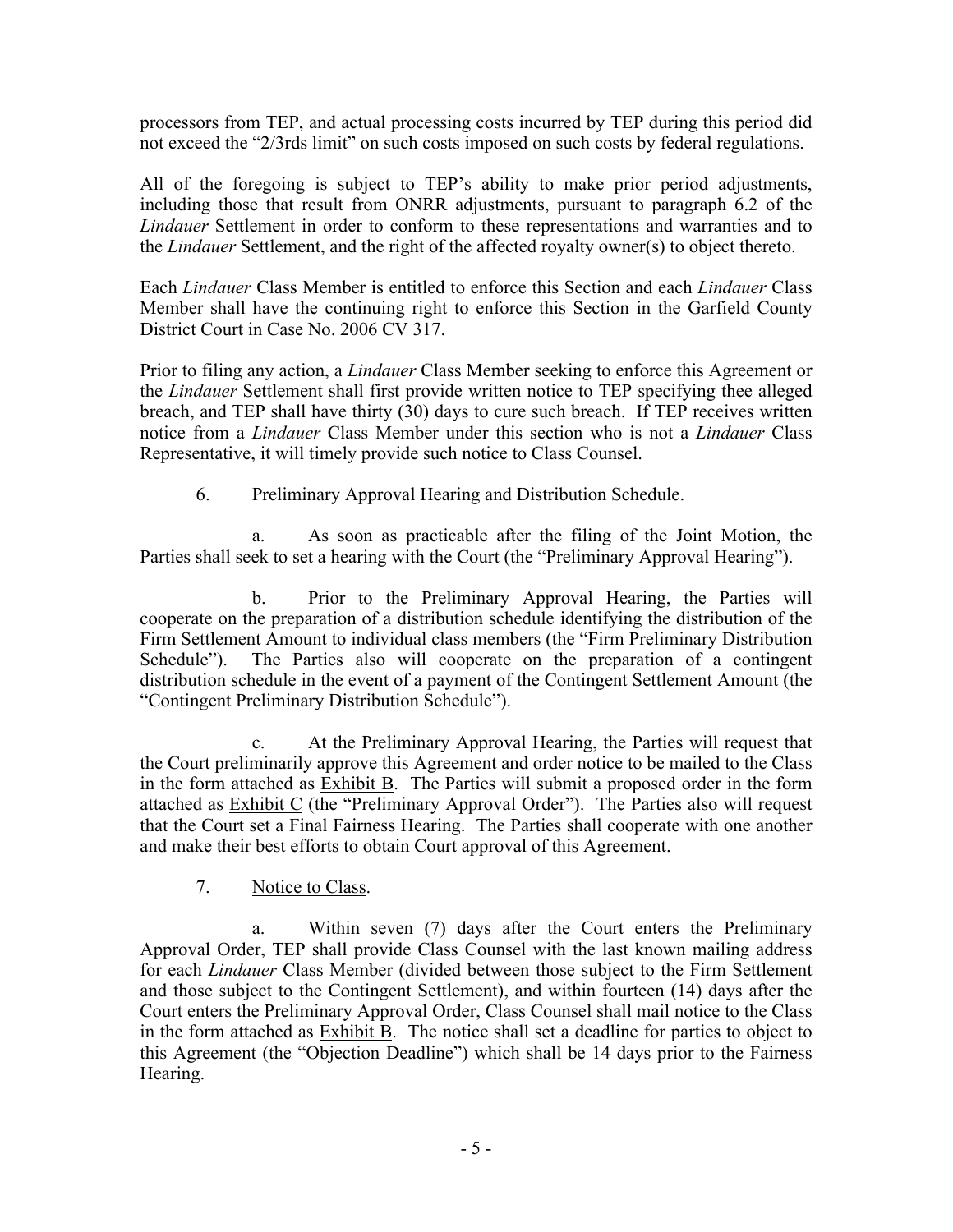b. The Objection Deadline will not be extended without the written consent of all Parties.

c. As soon as practicable after Preliminary Approval, the Preliminary Distribution Schedule shall be posted on Class Counsel's website with class members identified by TEP owner number.

### 8. Final Approval and Distribution of Firm Settlement Amount.

a. Assuming that the Agreement has not terminated for any other reason (as described in Section 14 below), Plaintiffs and TEP will prepare a joint motion for final approval of the Agreement and to address any objections received prior to the Objection Deadline.

b. Along with the joint motion for final approval, Plaintiffs will prepare final schedules for distributing the Firm Settlement Amount (the "Firm Final Distribution Schedule") and the Contingent Settlement Amount (the "Contingent Final Distribution Schedule") to the Class that adjusts the distributions to account for attorneys' fees and costs requested by Plaintiffs pursuant to Section 13 below. Plaintiffs will submit the Firm Final Distribution Schedule and the Contingent Final Distribution Schedule along with the motion for final approval of the Agreement.

c. Provided that the Court enters an Order and Judgment approving of the Settlement Agreement and the Firm Final Distribution Schedule without modification, and upon entry of a final non-appealable judgment (whether after appeal or after the deadline to appeal the Court's Order and Judgment has expired) (the "Approval Event"), TEP shall distribute payment to the owners consistent with the Firm Final Distribution Schedule within thirty-five (35) days after the Approval Event.

d. Provided that the Court enters an Order and Judgment approving of the Agreement and the Contingent Final Distribution Schedule without modification, and provided that the *Sefcovic* Settlement is disapproved or terminated, TEP shall pay the Contingent Settlement Amount within thirty-five (35) days after the Approval Event defined in Section 8(c) above, or within thirty-five (35) days after the disapproval or termination of the *Sefcovic* Settlement, whichever is later.

e. With respect to any payment of the Firm Settlement Amount or Contingent Settlement Amount to Class members whose royalties currently are held in suspense, TEP shall distribute their share of the Firm Final Distribution Schedule or the Contingent Final Distribution Schedule to the owners' respective suspense accounts.

f. Within ninety (90) days after any payment under the Firm Final Distribution Schedule or the Contingent Final Distribution Schedule, TEP shall submit a report to the Court identifying all Class members who have not yet cashed the checks sent to them by TEP, including a list of Class members whose checks have been returned as undeliverable. TEP then shall have ninety (90) days to identify more current addresses and resend new checks to these Class members. TEP shall reasonably cooperate with Class Counsel to identify better addresses for affected Class members. Any portion of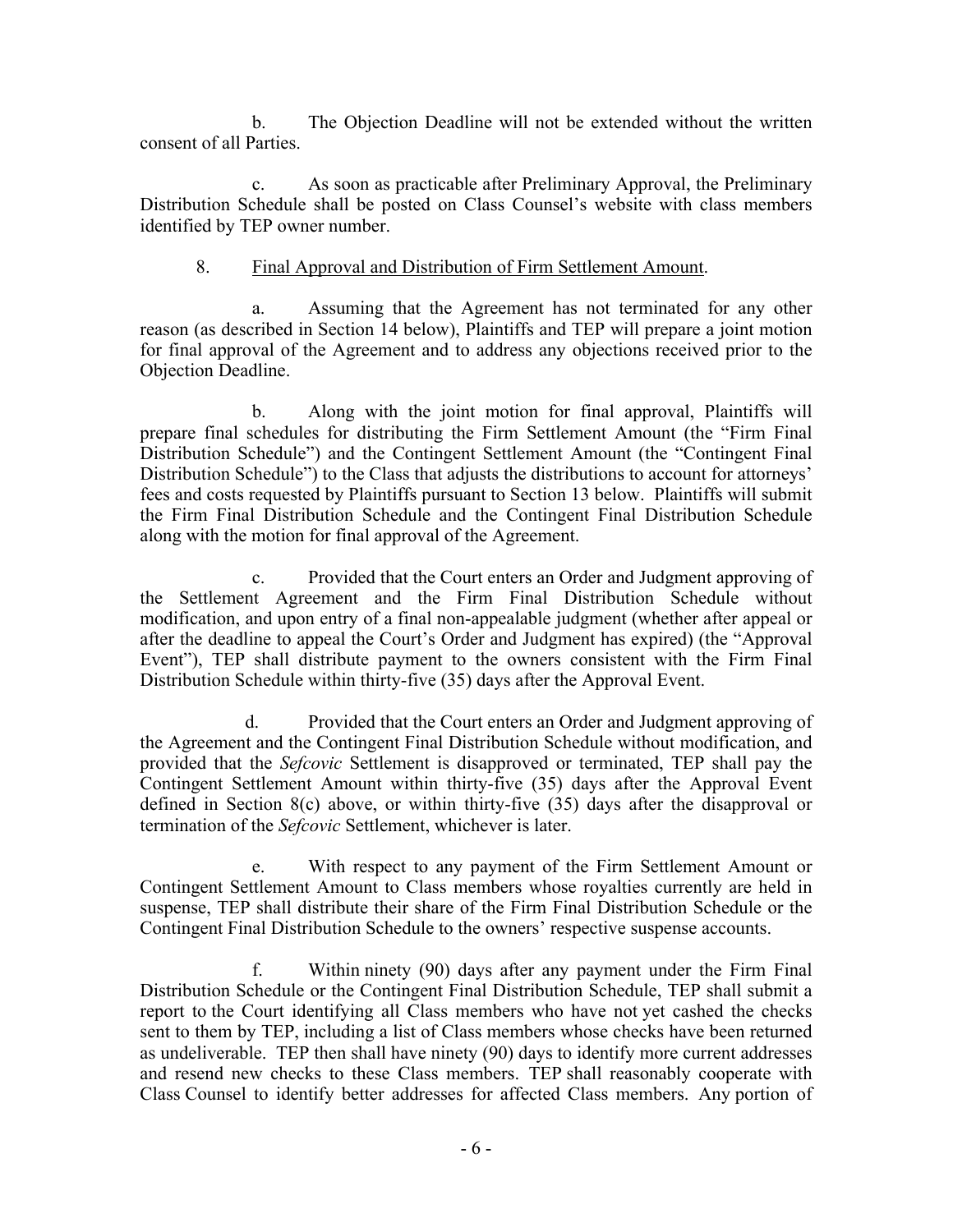any distribution to class members unclaimed after one year (365 days) after the date TEP resends the checks to the affected Class members shall be returned to TEP. The amount of the attorney fees and costs awarded by the Court to Class Counsel shall not be affected by this paragraph.

g. Plaintiffs and the Settlement Class members shall be responsible for filing any tax returns and for paying any taxes that may be due on their proportionate share of the Firm Final Distribution or Contingent Final Distribution. TEP shall distribute all necessary tax documents to the Settlement Class members, including but not limited to Form 1099s required by the Internal Revenue Service. TEP shall have no liability or responsibility for paying any taxes with respect to amounts paid under this Agreement.

9. Release. Upon the Approval Event, Plaintiffs and the Class release TEP and its predecessors (including but not limited to WPX Energy Inc., WPX Energy Holdings LLC, and their respective predecessors), successors, assigns, and its past, present and future officers, directors, parents (including Terra Energy Partners LLC and Terra Energy Holdings LLC), affiliates, employees, agents, servants, and representatives (collectively, the "TEP Released Parties") from any and all liabilities, rights, claims, demands, obligations, damages (including claims for or award of costs and/or expenses, court costs and attorneys' fees), losses, causes of action in law or in equity asserted in the Actually Settled Claims. The Actually Settled Claims in the Firm Settlement are those which seek to recover the amount due, pursuant to Sections 4.1 and 4.4 of the Lindauer Settlement, to each class member as described in paragraph 3 above under the column titled "How Gross Amount Was Calculated for the Firm Period" prior to September 30, 2018. The Actually Settled Claims in the Contingent Settlement are those which seek to recover the amount due, pursuant to Section 4.1 and 4.4 of the Lindauer Settlement, to each class member as described in paragraph 4 above under the column titled "How Gross Amount Was Calculated for the Contingent Period" prior to March 2018.

10. Covenant Not to Sue. Plaintiffs and the Class, for themselves and their officers, directors, agents, joint venturers, partners, members, parents, subsidiaries, affiliates, insurers, heirs, legal representatives, successors and assigns, covenant and agree that they will not commence, participate in, prosecute, or cause to be commenced or prosecuted against the TEP Released Parties, any action or other proceeding based upon any of the Actually Settled Claims.

11. Royalties Paid After the Effective Date and Adjustments to Royalties Paid Prior to the Effective Date. Paragraph 6.2 of the *Lindauer* Settlement shall continue to apply to royalties paid to the *Lindauer* Class Members. Nothing in this Agreement shall prohibit TEP from recouping any overpayments made to Class members for the production months July, 2016 through September, 2018, provided that such recoupments are consistent with the *Lindauer* Settlement, and nothing in this Agreement shall prohibit any Class member from challenging such recoupments.

12. Enforcement of Agreement. The Parties agree that the Garfield County District Court shall be the exclusive Court in which this Agreement may be enforced, and agree that the judgment approving this Agreement in Case No. 2006 CV 317 shall state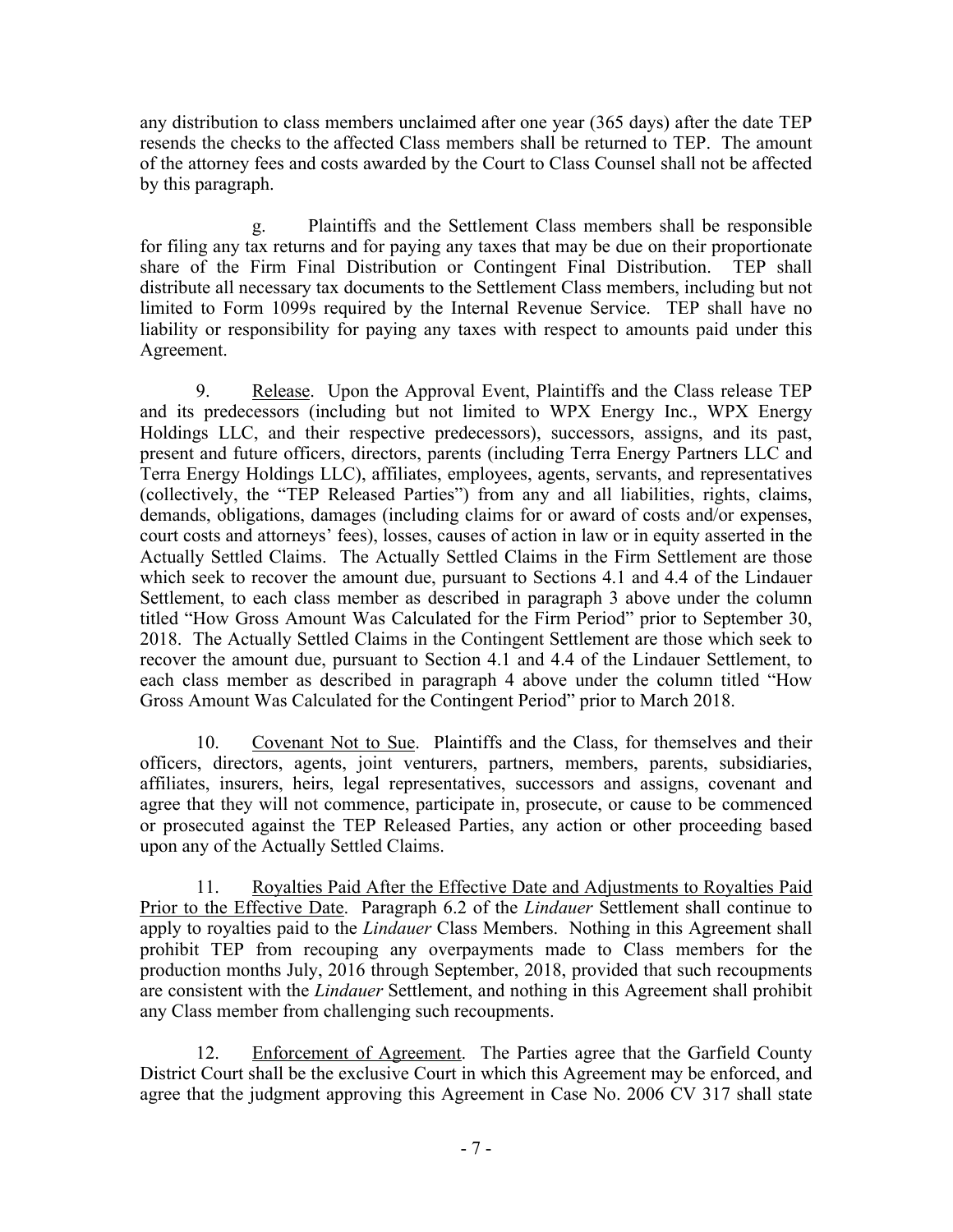that from and after the date such judgment is entered the Garfield County District Court shall retain continuing and exclusive jurisdiction to administer, implement and enforce both the *Lindauer* Settlement and Judgment and this Agreement and related judgment in Case No. 2006 CV 317. In the event that, after the date of the judgment related to this Settlement is entered, a Class member seeks to enforce the terms of this Settlement Agreement in a forum other than the Garfield County District Court, TEP shall move to remand or transfer that action to the Garfield County District Court. The Parties further agree that this paragraph 12 excludes any action to administer, implement, or enforce any final judgment entered in the *Sefcovic* action, and agree that the judgment approving this Agreement shall exclude from its jurisdictional provision any action to administer, implement, or enforce a final judgment entered in the *Sefcovic* action, if any

### 13. Fees and Costs.

 a. Class Counsel shall apply to the Court for (i) reimbursement of their reasonable litigation expenses incurred in this case and in the *Sefcovic* action; and (ii) reimbursement of expenses associated with administering this Agreement.

b. Class Counsel shall apply to the Court for an award of attorneys' fees of 25% of the Firm Settlement Amount, after reduction related to paragraph 13(a)(i) and (ii) above, and attorney fees of 25% of the Contingent Settlement Amount. Such award and reimbursements shall be paid out of the Firm Settlement Amount and, in the event the *Sefcovic* Settlement Agreement is disapproved or terminated as described in Section 4 above then such award shall be paid out of the Contingent Settlement Amount.

 c. TEP shall take no position regarding the award of fees and reimbursement of expenses. TEP will bear its own costs. TEP will have no obligation to bear the costs, fees, or expenses of the Class or Class Counsel.

 d. This Agreement is not contingent upon the Court's approval of Class Counsel's application for attorneys' fees and reimbursement of expenses.

## 14. Conditions and Termination Events.

a. This Agreement is conditioned upon the non-occurrence of the following events, and shall immediately terminate upon the occurrence of any of the following events:

i. The Court denies the entry of the Preliminary Approval Order substantially in the form attached as Exhibit C;

ii. The Court denies the entry of an Order and Judgment approving this Agreement; or

iii. The Approval Event is not achieved.

b. Upon the occurrence of any of the events described in Section 14(a):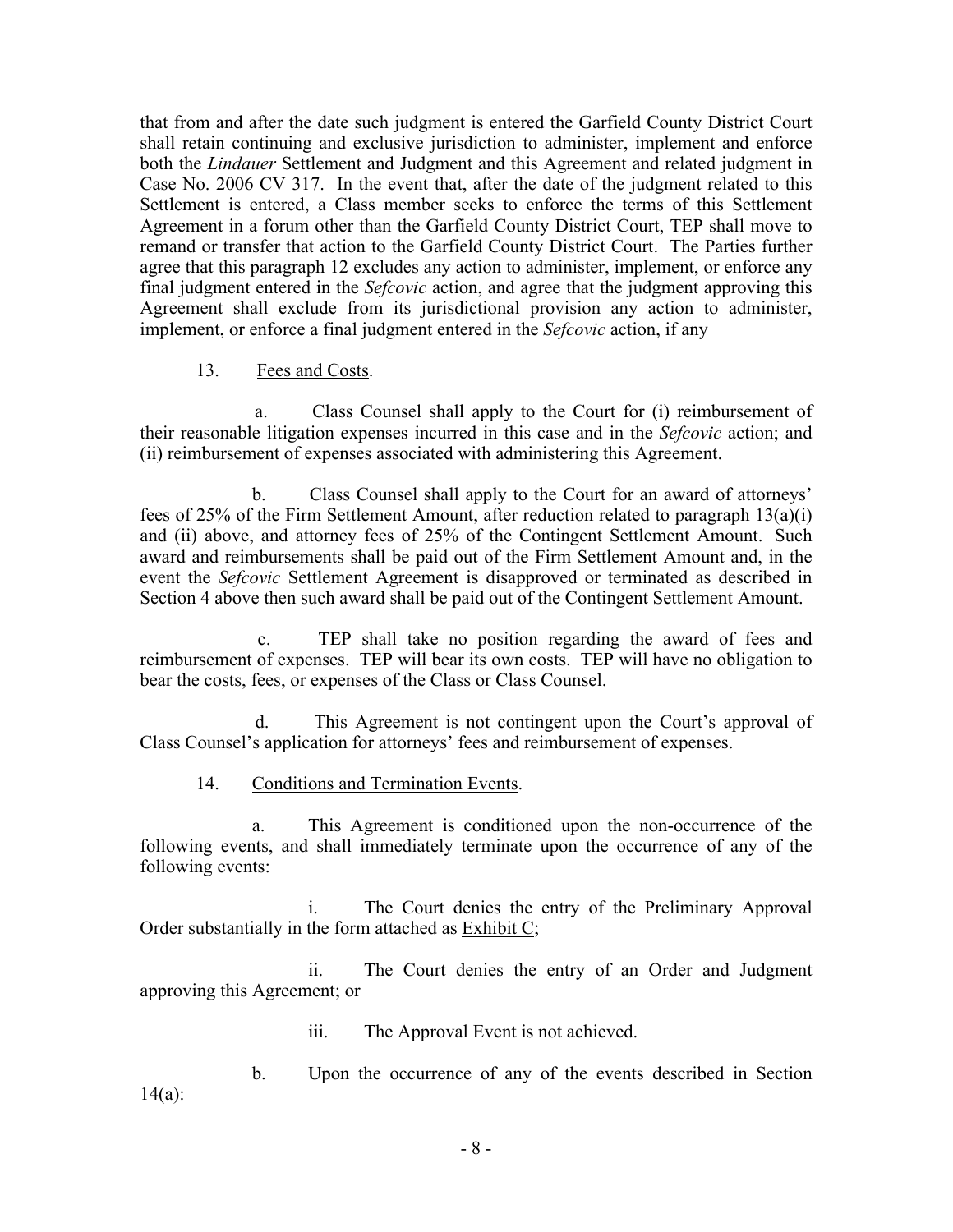i. this Agreement shall terminate;

ii. any Order and/or Judgment entered pursuant to this Agreement shall be vacated, certification of the Class shall be vacated, and the *Lindauer*  Enforcement Action shall proceed as if this Agreement had never been executed; and

iii. the Agreement may not be used in this action or otherwise for any purpose.

15. Dismissal With Prejudice. Upon the occurrence of the Approval Event and completion of required disbursements by TEP, Plaintiffs, the Class, and TEP shall be deemed to have dismissed the *Lindauer* Enforcement Action with prejudice.

16. Other Matters.

a. Nothing in this Agreement shall be construed as an admission by or on behalf of any Party of any wrongful acts or liabilities whatsoever.

b. The Parties represent and warrant to one another that they will not use the existence or terms of this Agreement to contest or support the fairness or reasonableness of the *Sefcovic* Settlement, or use the existence or terms of this Agreement to contest or support the jurisdiction of the United States District Court for the District of Colorado in the *Sefcovic* action. TEP may oppose an argument based on the existence or terms of this Agreement made by any Class member in Sefcovic challenging either the *Sefcovic* Settlement or the jurisdiction of the United States District Court for the District of Colorado in the *Sefcovic* action. The *Lindauer* Class Representatives (Lindauers) shall not take any position regarding such challenges. The Lindauers may oppose any argument based on the existence or terms of this Agreement attempting to support the *Sefcovic* Settlement or the jurisdiction of the United States District Court for the District of Colorado in the *Sefcovic* action. The *Lindauer* Class Representatives and objecting class members may utilize all other grounds available to them to contest or challenge either the *Sefcovic* Settlement and/or the jurisdiction of the Federal District Court of Colorado in the *Sefcovic* action.

c The Parties represent and warrant to one another that the individual who executes this Agreement has the right and legal authority to execute such document on behalf of the Party for whom it acts, and that the Party has not sold, assigned, conveyed or otherwise disposed of or transferred to another entity or individual any of such Party's Actually Settled Claims.

d. The Parties expressly acknowledge that they have had the opportunity to consult additional professionals of their choice, including lawyers, accountants, and others regarding any and all damages, losses, costs, expenses, liabilities, claims and the consequences thereof, of whatsoever kind and nature, which they may have incurred or which they may or will incur, whether suspected or unsuspected, known or unknown, foreseen or unforeseen. The Parties have relied upon their own counsel's advice in entering into this Agreement and not upon the advice of any other Party's counsel.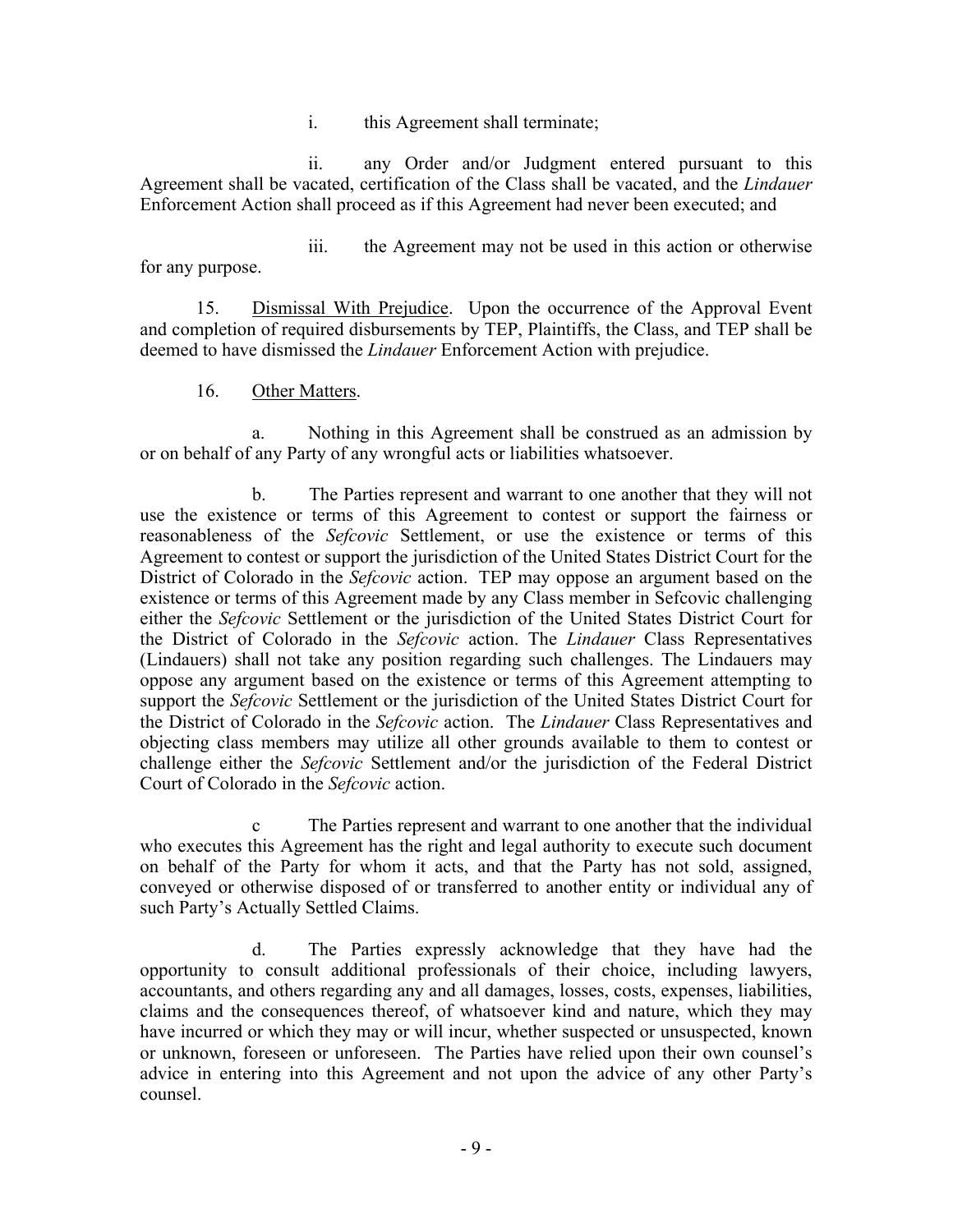e. The Parties and their counsel have mutually contributed to the preparation of this Agreement and the Exhibits hereto. No provision of this Agreement or the Exhibits shall be construed for or against any Party because that Party or its counsel drafted the provision. No Party has made any representation, promise or agreement of any kind to do or refrain from doing any act or thing or pay any money or other consideration not expressly set forth herein.

f. All of the Exhibits to this Agreement are material and integral parts hereto, and the Exhibits are fully incorporated herein by reference.

g. This Agreement may be amended or modified only by a written agreement signed by or on behalf of the Parties or their successors in interest.

h. This Agreement may be executed in any number of counterparts, each of which when so executed shall constitute in the aggregate but one and the same document. Facsimile signatures and/or signatures transmitted by electronic mail shall be valid and binding as original signatures.

i. This Agreement constitutes the complete Agreement between the Parties relating to the subject matter hereof, and there are no written or oral understandings or agreements directly or indirectly connected with this Agreement that are not incorporated herein. Any prior negotiations, correspondence or understandings related to the subject matter of this Agreement shall be deemed to be merged into this Agreement.

j. The provisions of this Agreement shall, where possible, be interpreted in a manner to sustain their legality and enforceability, except that the provisions of this Agreement cannot be severed, and rendering any portion of the Agreement to be unenforceable shall render the entire Agreement to be unenforceable.

k. This Agreement and its Exhibits shall be construed and interpreted under the laws of the State of Colorado.

l. This Settlement Agreement and its Exhibits shall be binding upon, and inure to the benefit of, the Parties' and the Class' successors and assigns.

[*Remainder of page intentionally left blank – signature pages follow*]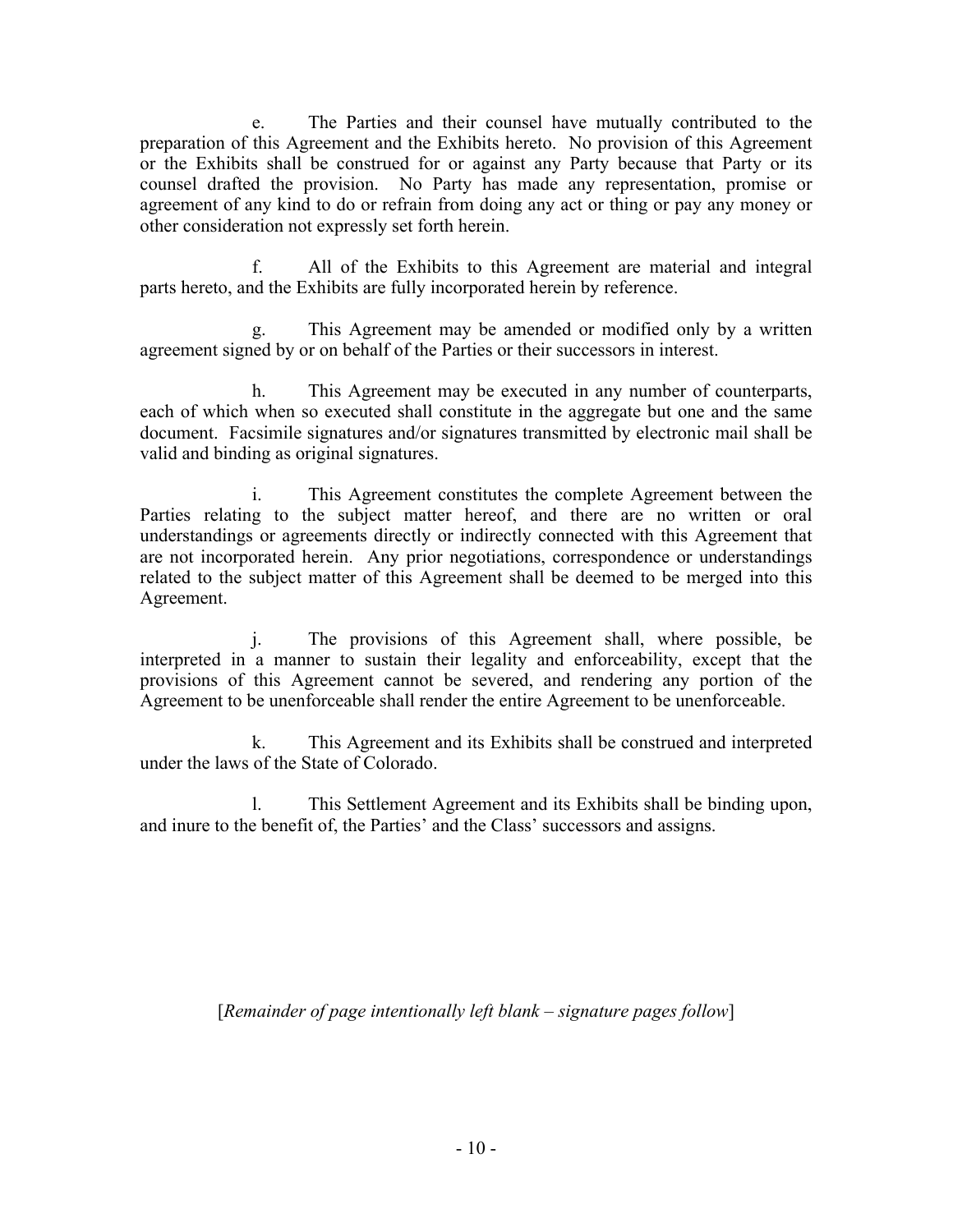The Parties hereby execute this Agreement this 25th day of March, 2019, effective as of the Effective Date.

Ivo Lindauer

Pro la Sistance

**Sidney and Ruth Lindauer** 

Village Sinders

Diamond Minerals, LLC

### **TEP Rocky Mountain LLC**

<u> 1980 - Johann Barn, amerikan persoan (</u>

Seo E. Jmeans By: JUDE Lindarer

 $Title:  $Mgr$ .$ 

| and the property of the property of |  | product the company's company's |  |
|-------------------------------------|--|---------------------------------|--|
| By:                                 |  |                                 |  |
|                                     |  |                                 |  |
| Title:                              |  |                                 |  |

**APPROVED:** 

**Counsel for Plaintiffs and Class** 

**Counsel for TEP Rocky Mountain LLC** 

Duttond, Worldesk, Milion & Koth

By:  $\qquad \qquad$